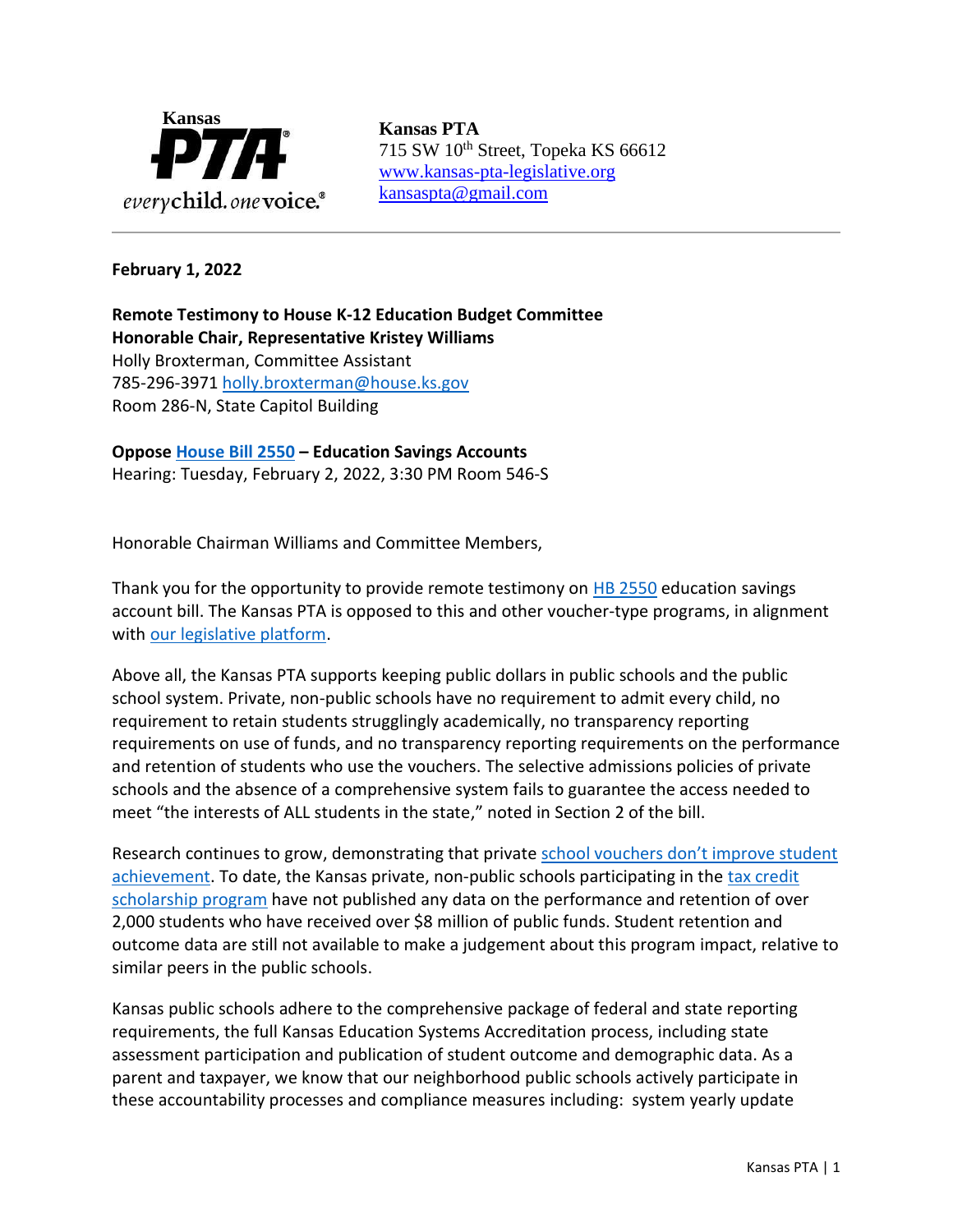reports, outside visitation team annual report, improvement goals, annual local board of education reporting, staffed by licensed teachers, five-year professional development plans, educator mentoring and induction plans, child nutrition and wellness compliance, early childhood ages and states questionnaire, state assessments as required by federal title programs, annual social-emotional learning training, suicide awareness training, anti-bullying policies and plans, individual plans for study for every student, ACT and WorkKeys participation, data quality reporter training, KIDS reporting, title services reporting, IDEA reporting, and dyslexia reporting.

Second, many parents of students in the public schools would greatly appreciate the opportunity to receive state funds for many of the allowed uses of the individual savings accounts as noted in Section 10 of the bill: (1) student fees; (3) fees for bus transportation among families who live under 2.5 miles from school; (4) educational therapies or services; (5) tutoring services provided by a certified tutor; (8) fees for any nationally standardized normreferenced achievement test, advanced placement examination or other examination related to admission to a postsecondary educational institution; and (10) tuition and fees charged by a postsecondary educational institution.

Third, the reporting of eligible students under Section 5 of the bill prescribes one single metric that school districts may not even use among many to determine which students receive at-risk services. Plus districts already report state assessment scores to parents. Further, no evidence has been provided by the sponsors of the bill that Kansas Assessments are actually predictive of college and career readiness. And in fact, local districts have found evidence to the contrary, particularly over more established predictors of post-school success like attendance, course rigor, GPA along with poverty, disability and language

Fourth, voucher-type programs end up being more about school choice, than parent choice. Kansas PTA supports the use of public dollars by schools that are required to serve all students, regardless of the educational needs or other differentiating characteristics. Under Section 13, "enrollment of an eligible student in a qualified private school shall be considered a parental placement of such student under the individuals with disabilities education act" meaning private schools are not required to make special accommodations for students with disabilities beyond the private school's typical instructional services offered to all students, waiving parental rights to an IEP as a function of admissions. This is particularly problematic when we know that federal and state governments have yet to fully fund mandated special educations costing local districts millions of dollars. Private schools can waitlist students if their class sizes exceed safe distancing options needed to adhere to CDC COVID19 safety protocols. Public schools cannot make students wait and tend to operate with larger class sizes, requiring secondary schools in most large districts to closely follow CDC safety mitigation protocols in the face of high community prevalence rates of COVID19, state funding parameters that limit staffing guidelines, and as reflected in the Kansas public schools 96% efficiency rating leaving very little room for districts to pivot [\(Taylor et al, WestED, 2018\)](http://www.robblaw.com/PDFs/Taylor%20Kansas%20Adequacy%20Study%202018-03-18%202ND%20VERSION.pdf).

Of those private schools who do admit a more diverse population, they are not required to retain those youth whose academic performance or behavior falls below a certain threshold. Across decades of research on school dropouts, one of the top reasons kids give for not